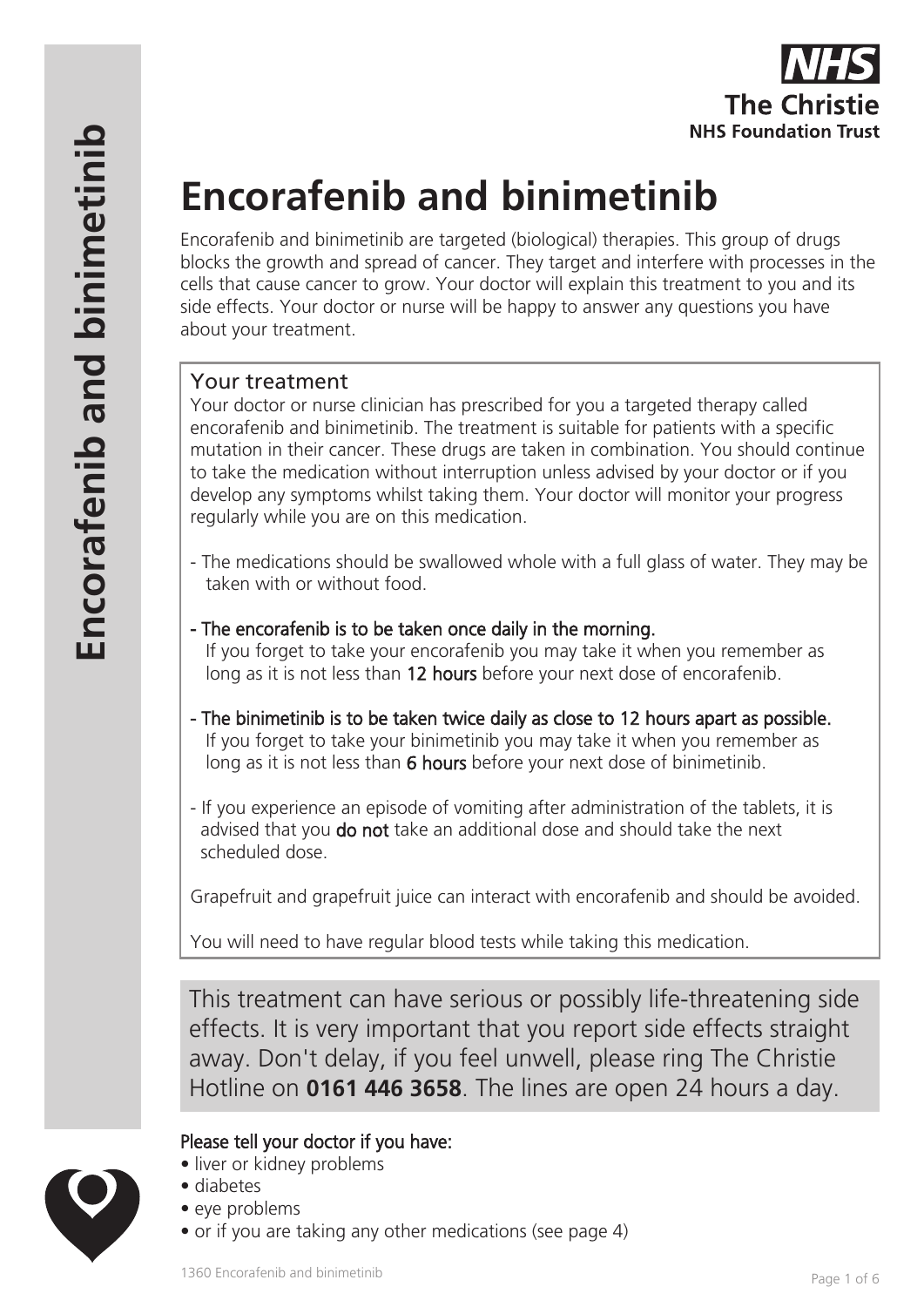# Possible side effects

Some side effects are more likely to occur than others. We are all different so we may get different side effects with varying severity. Some side effects are serious and potentially life-threatening. It is important to tell your treating team about any side effects so they can be monitored and treated. Most are temporary and can be managed. Below is a list of possible side effects that can occur. This is a guide only and not an exhaustive list.

# Common side effects (more than 1 in 10)

## • Vision changes

The drugs can cause uveitis which is inflammation of part of the eye. Please contact The Christie Hotline on 0161 446 3658 immediately if you develop blurred vision, eye pain, swelling or redness.

# • Cardiac changes – left ventricular dysfunction (Warning!)

Contact The Christie Hotline on 0161 446 3658 if any of the following symptoms occur:

- rapid, irregular heart rate
- swelling of legs, ankles and feet
- shortness of breath
- fatigue or changes in energy
- reduced ability to exercise
- persistant cough or wheeze
- dizziness or fainting
- chest pain

## • Raised blood pressure

Raised blood pressure or worsening of pre-existing high blood pressure may occur whilst on these tablets. Please inform your medical team if you suffer from hypertension or if you are on any blood pressure medications. Your blood pressure will be monitored at each appointment. Contact your GP or The Christie Hotline on 0161 446 3658 immediately if you get severe headache, feel dizzy, lightheaded or if your blood pressure measured at home is much higher than usual.

# • Haemorrhage (Warning!)

Please report any episodes of unexplained bleeding. Contact The Christie Hotline on 0161 446 3658 if any of the following occur:

- blood in stools, which may also present as stools that look like tar
- vomiting blood
- vaginal bleeding that is heavier than your normal period, bleeding in between periods or post-menopausal bleeding

## • Skin changes

Encorafenib and binimetinib can cause changes to your skin. These include:

- a rash
- thickening of the palms of the hands and soles of the feet; this may be associated with a tingling sensation
- new lesions that look like warts (papilloma) or changes in old moles.

# • Squamous cell carcinomas

This treatment may cause a type of skin cancer called squamous cell carcinoma (SCC). These cancers are generally not serious and do not usually spread to other parts of the body. During treatment we will monitor your skin for SCC. You should also check your skin and if you develop anything of concern, please make sure you inform your treating doctor. Look out for lesions that look like a new wart or a reddish bump that bleeds or does not heal. In some circumstances, these skin cancers need to be removed. Your doctor may refer you to a skin specialist or dermatologist if necessary.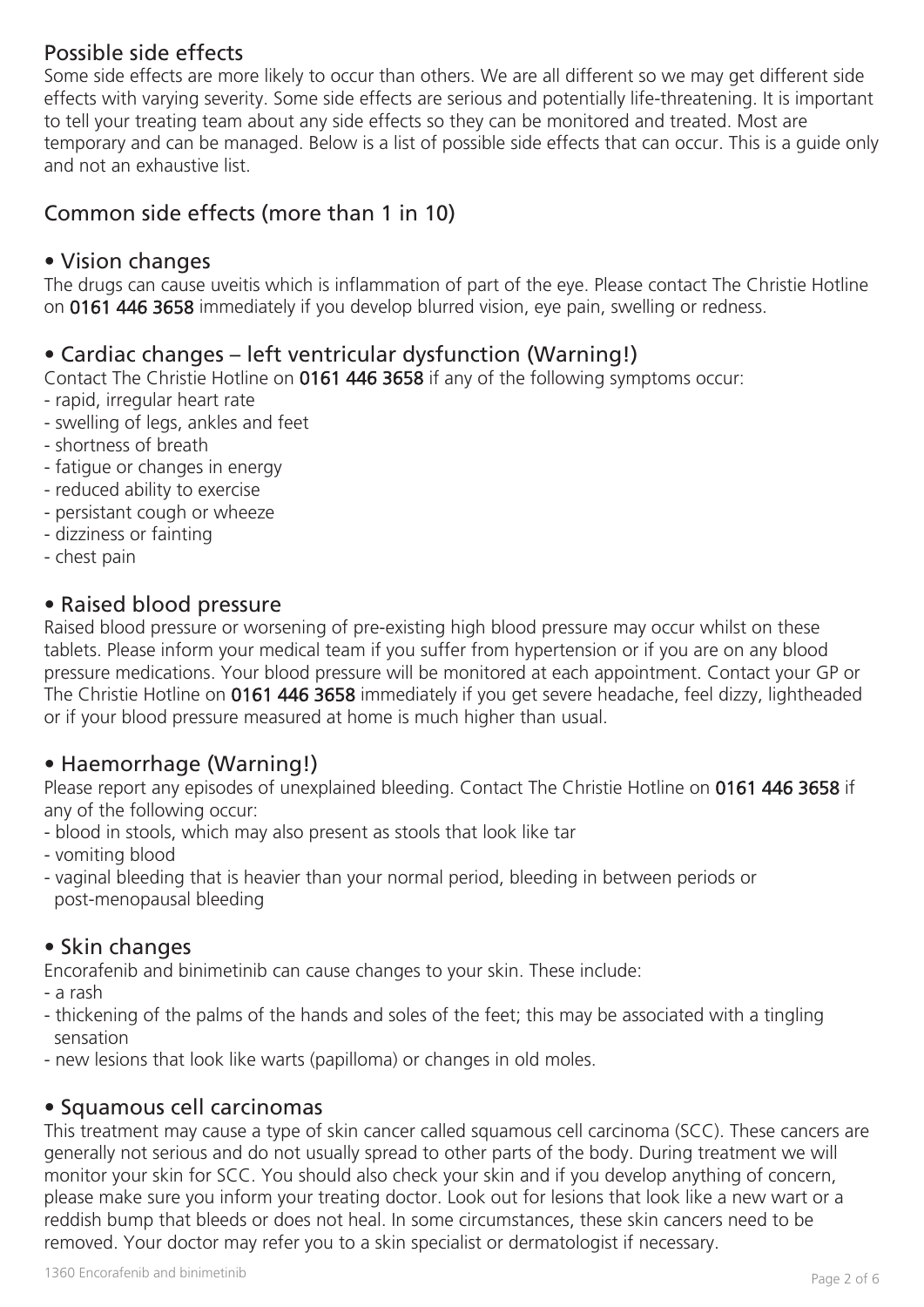# • Painful and stiff joints

This treatment can be associated with muscle and joint aches and pains. It can cause arthralgia (joint pain), back pain and pain in hands and feet. You may need painkillers to help with this. For mild pain you can take paracetamol or ibuprofen. In some cases your doctor may need to prescribe strong painkillers.

## • Constipation

This can occur during treatment. It is important you contact your medical team for support and advice on managing this with possible medications or dietary advice. You should contact your doctor or The Christie Hotline on 0161 446 3658 if you have associated pain, fever and dark or red stools.

#### • Diarrhoea

Diarrhoea can occur with this treatment. It is therefore important to remain well hydrated by drinking water. If you are having more than 4 episodes of diarrhoea per day, have any signs of blood in the stool, are becoming dehydrated or have associated abdominal pains you should contact your doctor or The Christie Hotline on 0161 446 3658. There is a potential this diarrhoea is a sign of colitis which is inflammation of the bowel.

#### • Nausea, vomiting and loss of appetite

If you experience nausea or vomiting, anti-sickness medication can be given to prevent this. Please inform your doctor or The Christie Hotline if these symptoms don't improve with anti-sickness treatment.

If you lose your appetite, try eating small meals. If you are losing weight you might need to see a dietitian or ask your medical team for further advice. Ask the staff for a copy of 'Eating: help yourself' which has useful ideas about diet when you are having treatment.

#### • Headaches and dizziness

Headaches and dizziness can occur on this medication and can be managed with painkillers and monitoring. Please contact The Christie Hotline if you experience severe episodes as there can be other causes of headaches that needs to be considered.

## • Feeling tired (fatigue)

Feeling fatigued is a common side effect. You may need to limit your activities to help with this. Do what you feel capable of and take plenty of rest if you need to.

## • Anaemia (low number of red blood cells)

While having this treatment, you may become anaemic. This may make you feel tired and breathless. If these symptoms occur, please inform your doctor or nurse at your appointment. You may require a blood transfusion. Regular blood tests will be carried out during treatment to observe any changes.

#### • Hypersensitivity

You may feel a higher level of sensitivity to physical stimuli, such as sound, sight, touch or smell. If this becomes problematic, please make your doctor or nurse aware at your next appointment.

#### • Kidney and liver changes

On occasions, this treatment may cause changes in your kidney and liver function. It is often detected throughout routine blood tests carried out as part of your assessment and consultations with your medical team during hospital visits on treatment. If detected, this can be managed appropriately with medications or intravenous fluids.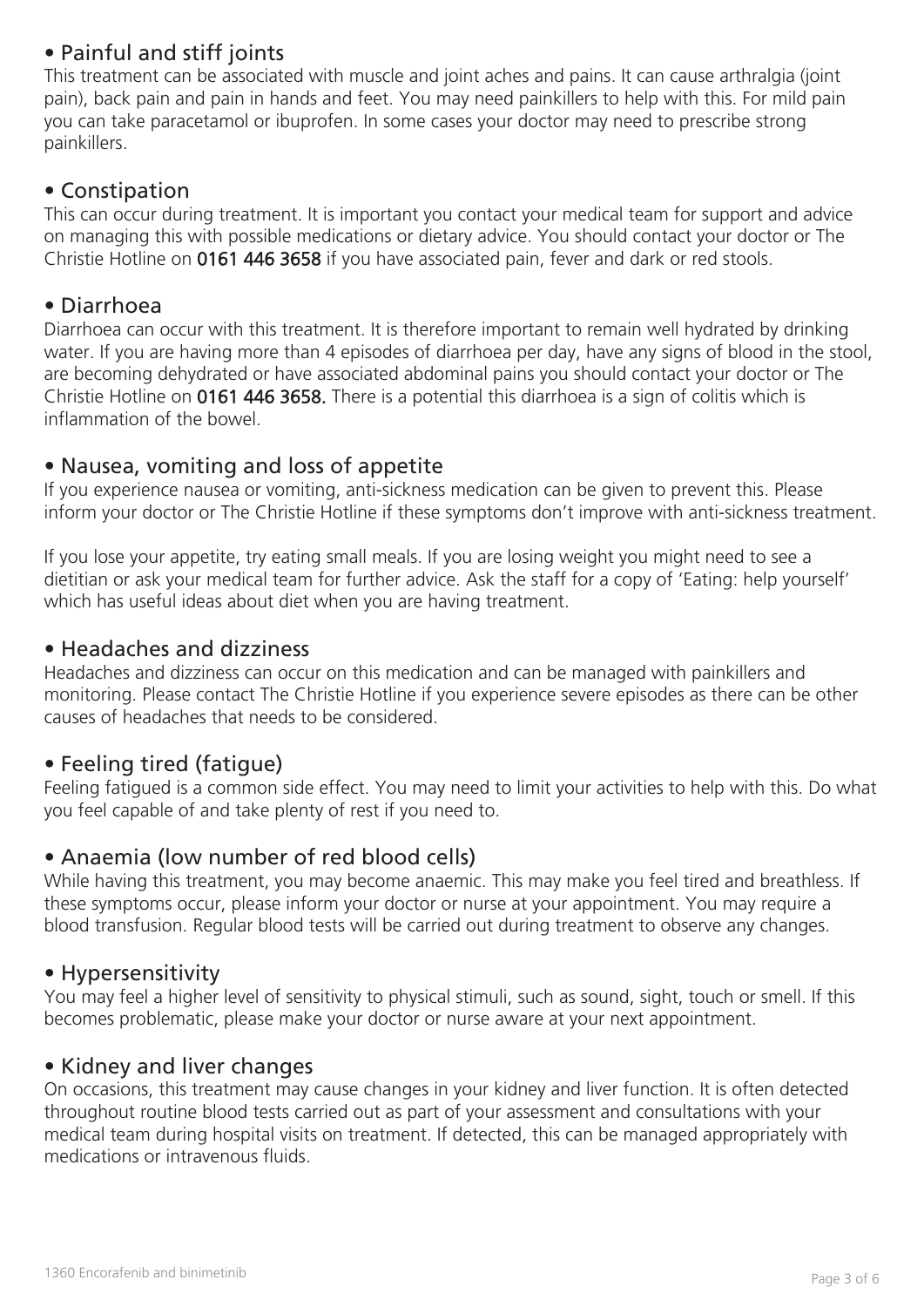#### • Fever

Fever is a side effect with encorafenib and binimetinib. Fever is defined as a temperature of more than 38.5°C. You should have a digital thermometer available at home and check your temperature if you feel unwell. Symptoms of fever include shivering, sweats and feeling hot or flushed. If you develop a fever you should contact The Christie Hotline on 0161 446 3658 so the doctor treating you can be informed.

# Uncommon side effects (less than 1 in 10)

#### • Facial paresis

In rare cases, this medication can cause facial paralysis due to nerve damage. Please inform us urgently If you have concerns you are experiencing this.

#### • Pancreatitis

These medications can rarely cause inflammation of the pancreas. Please report any severe abdominal pains especially if associated with nausea, vomiting or fever.

#### • Rhabdomyolysis

Rhabdomyolysis is breakdown of the muscles. Please report any muscle weakness, soreness or bruising. There may also be associated fever.

## Serious and potentially life-threatening side effects

In a small proportion of patients, this treatment can result in very severe side effects which may rarely result in death. The team caring for you will discuss the risk of these side effects with you.

## If you are taking any other medications:

This treatment can interact with other medications. It is important to let your doctor or pharmacist know if you are on any medications for other conditions or if there are any changes to your medication. Common types of medications which might react with encorafenib and binimetinib are:

- Antibiotics such as rifampicin, clarithromycin, erythromycin
- Anti-fungals such as ketoconazole, fluconazole and itraconazole
- Cardiac medications such as amiodarone, diltiazem and verapamil
- Anti-seizure medications such as carbamazepine, phenobarbitone and phenytoin
- Drugs taken after a transplant such as cyclosporin
- Hormones such as oestrogens and progesterones
- St John's Wort and other herbal medication
- Drugs to reduce stomach acid

## • Diet

You do not need to be on a special diet whilst having this treatment. However, grapefruit and grapefruit juice can interact with your medication and should be avoided.

## Sex, contraception and fertility

We recommend that you or your partner use a condom during sexual intercourse while receiving treatment and for one month after. It is still possible to become pregnant or father a child while on this treatment. Pregnancy should be avoided as it is unknown whether this treatment is harmful to the unborn baby. Hormonal contraception may not work as well in women taking these medications. Do not breast feed during treatment with encorafenib and binimetanib.

These medications may damage sperm and cause sterility in men. If you plan to have children please discuss this with your doctor before commencing treatment.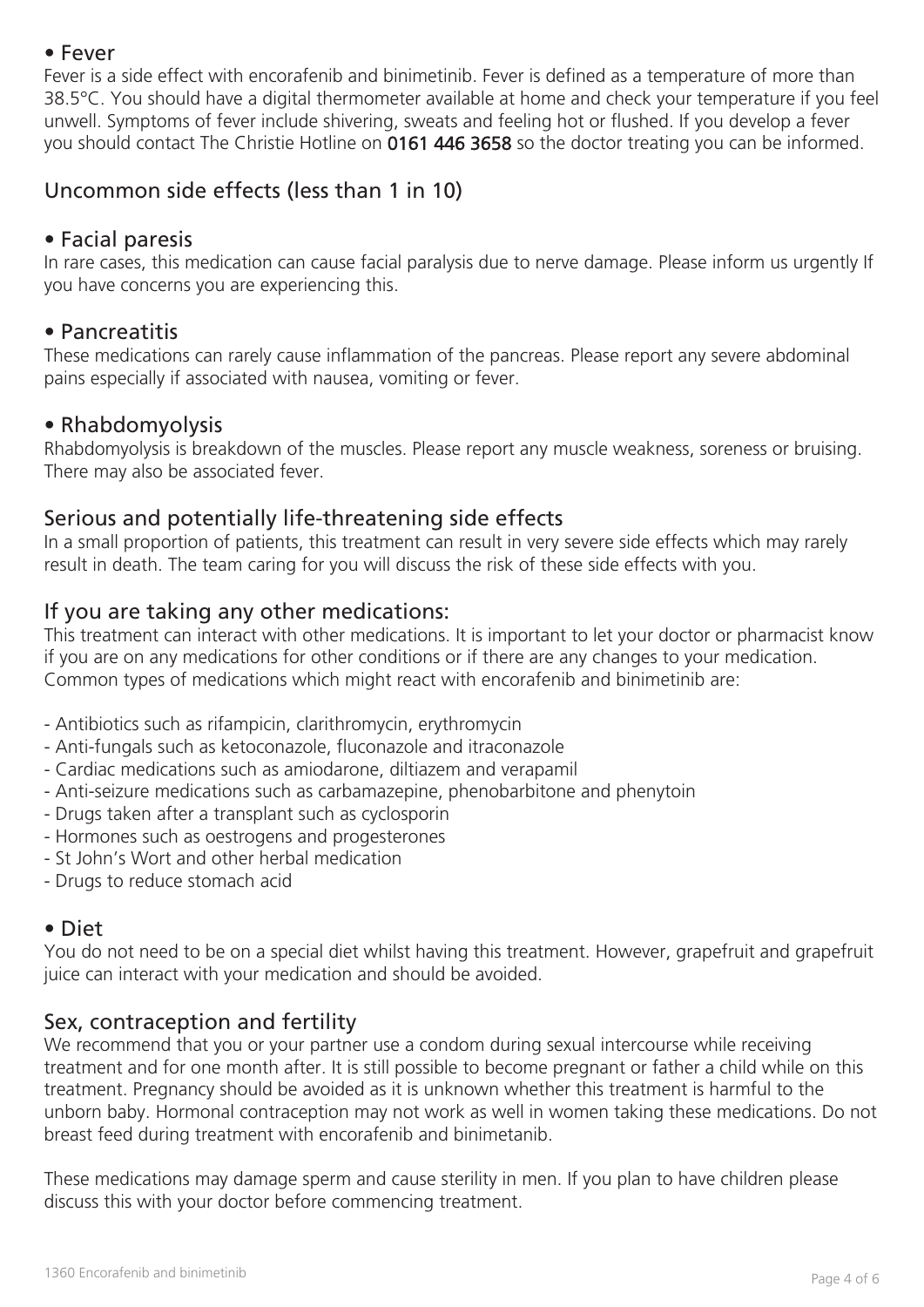# Late side effects

The long term possible side effects of treatment with encorafenib and binimetinib are not yet known. Please speak to your doctor if you wish to discuss this further.

## **Contacts**

If you have any general questions or concerns about your treatment, please ring:

Jackie Hodgetts (Melanoma clinical nurse specialist) - 0161 446 3868 General enquires on - 0161 446 3000

For urgent advice ring The Christie Hotline 0161 446 3658 (24 hours)

Your consultant is: .....................................................................

| Your hospital number is: |  |
|--------------------------|--|